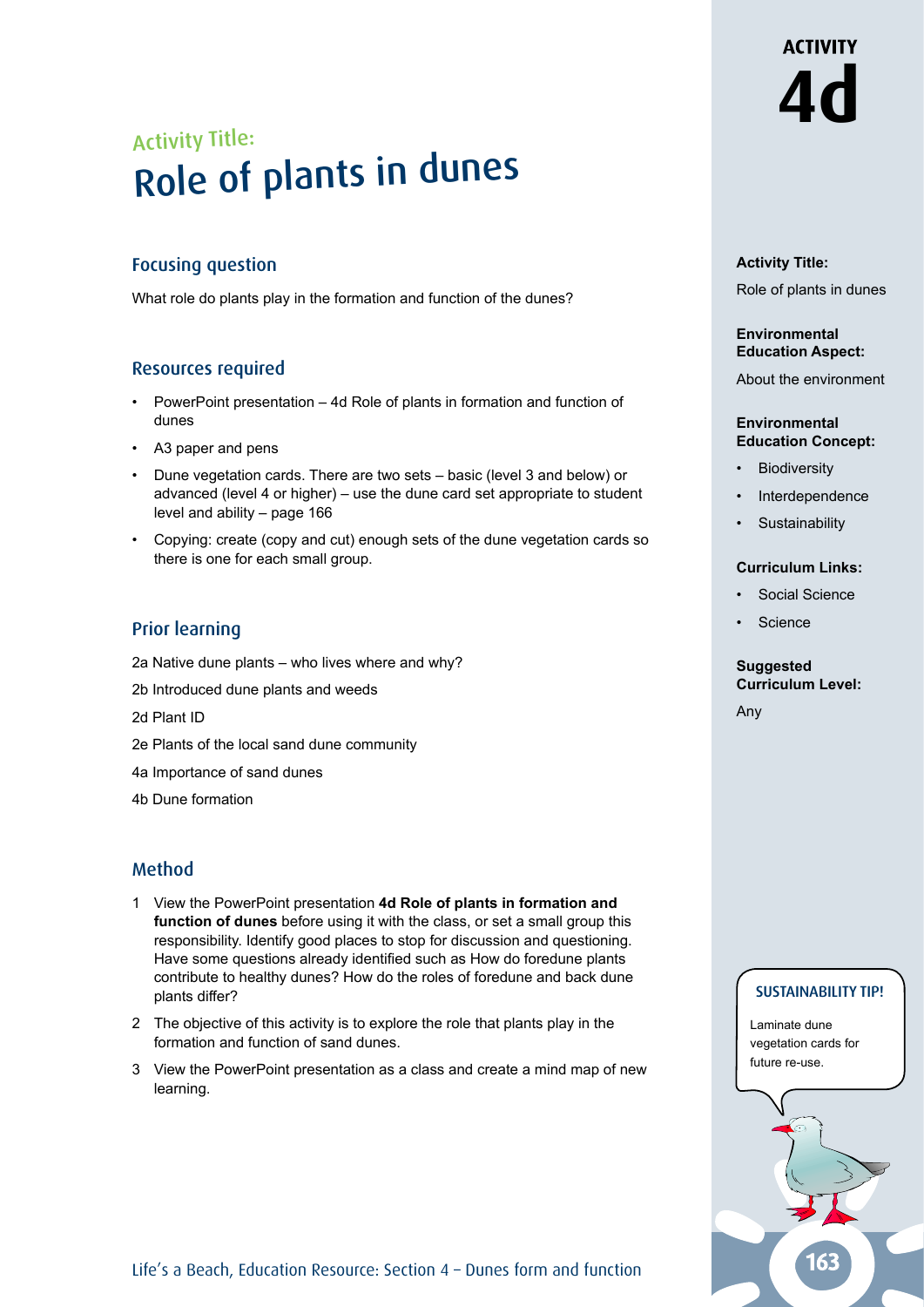4 Use the dune card set appropriate to student level and ability. In small groups summarise and reinforce learning from the PowerPoint presentation by conducting the dune vegetation cards exercise. Each group has two sheets of A3 paper. One headed "Dune vegetation can" and the other headed "Dune vegetation cannot". Hand out one set of dune vegetation cards to each small group. Place the dune vegetation cards on the correct sheet of A3 paper.

## Possible next steps

- Conduct a role play activity where students take on a role pretending to be different parts of the dune system.
- 4e Role of plants in dunes Bryans Beach case study. This activity looks at a real life case study where the planting of dune plants dramatically stems erosion and alters the shape of a beach, and demonstrates the importance of natural driftwood accumulation.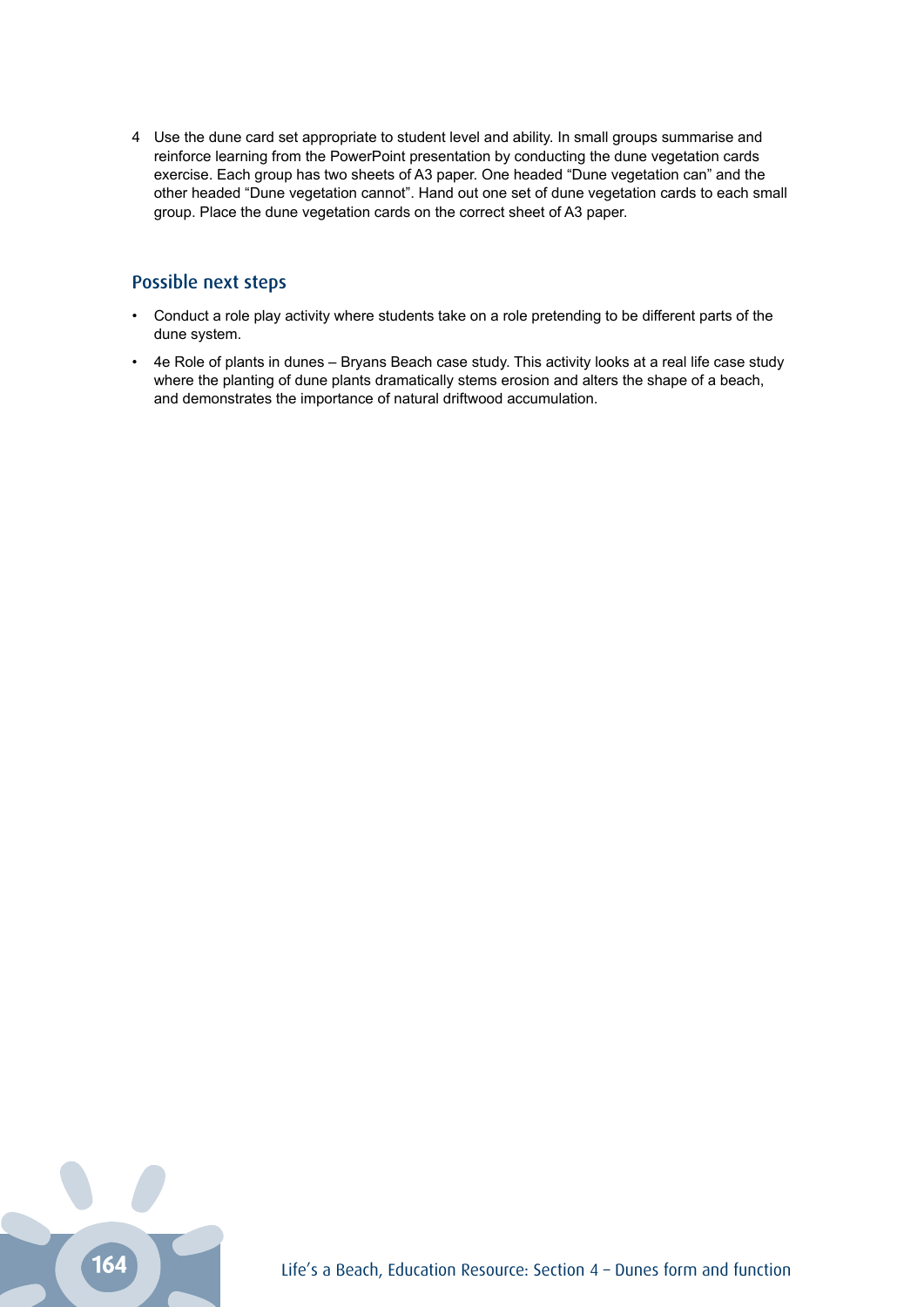# Basic dune vegetation cards

| Dune vegetation can<br>withstand: | Dune vegetation cannot<br>withstand:                                          |
|-----------------------------------|-------------------------------------------------------------------------------|
| Wind erosion                      | All direct wave erosion                                                       |
| Most waves and storms             | Houses being built on them or<br>people playing on them or farming<br>on them |
| Salt spray and sea water          | Damage caused by people's feet,<br>stock or vehicles                          |
| Sand blasting                     | Damage caused by mowing                                                       |
| Sandy soil to grow in             | Top-soil                                                                      |
| Little water to drink             | Introduction of weeds or pest plants                                          |